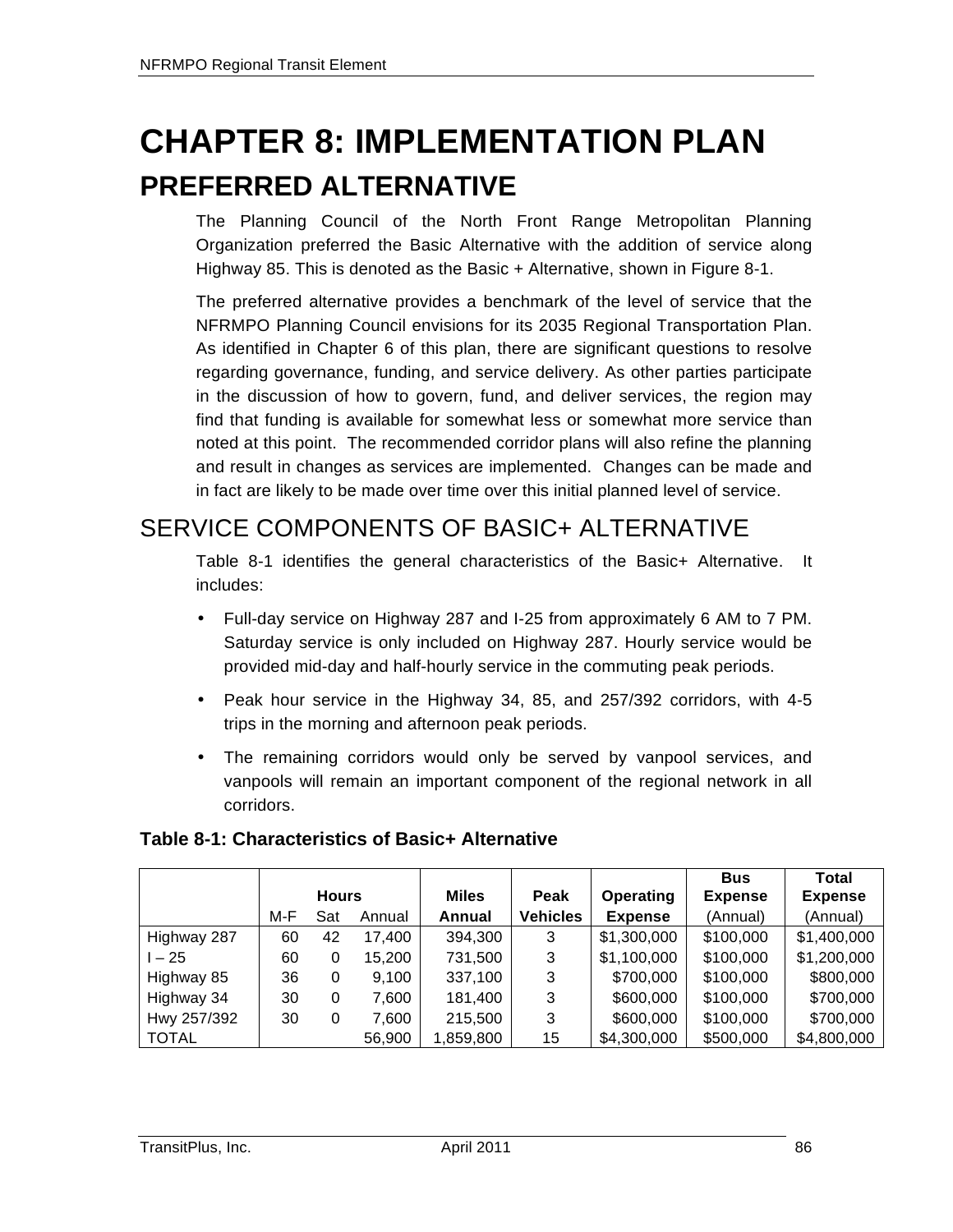

#### **Figure 8-1: Basic+ Alternative**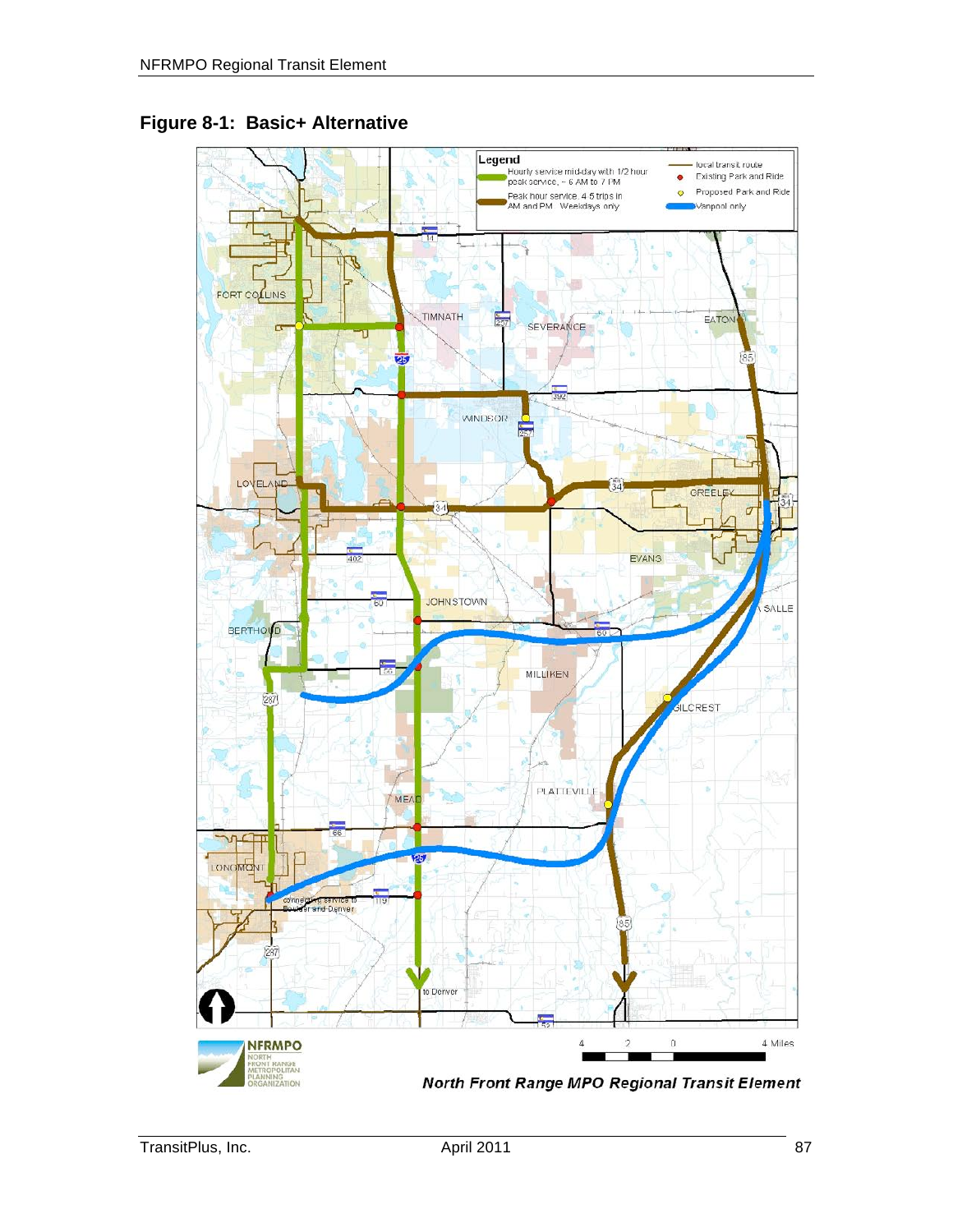### FINANCIAL CHARACTERISTICS

In calculating the costs in Table 8-1, all figures were annualized. However, it is recognized that service would be developed over many years and for each corridor the vehicles would need to be purchased up front.

The peak fleets reflect the number of vehicles necessary on route and a spare ratio of 20% has been included in the capital costs. The total fleet, including 20% spares, would be 18 vehicles. No operating facility costs have been included in these estimates. A fleet of this size could initially be accommodated in the existing facilities, but as regional services develop it is anticipated that additional maintenance and operating facility capacity will be needed.

Similarly, these costs do not include the costs of park-and-ride facilities. The additional park-and-ride capacity that will be needed should be identified as part of the corridor plans. This is a particular issue for the North I-25 service where existing park-and-rides are at capacity. The daily ridership on the North I-25 service at the Basic level of service is projected at 663 one-way trips or approximately 330 individuals. While a portion of these will arrive by bus and transfer to the route, a significant number will drive to the corridor so increased capacity will be needed.

### **OVERVIEW OF ACTION PLAN**

A two-pronged approach is recommended for implementing regional services. The first aspect involves building a consensus among local and regional entities and CDOT regarding how services will be funded and governed. The other aspect is aligning the processes within the MPO to support the development of regional transit services. This will begin in the Regional Transportation Plan update and also involves the annual processes for allocating funds and selecting projects.

Both aspects can and should occur simultaneously. However, it is recognized that it will be an iterative process and at times one facet may need to wait for the other before continuing forward. There will also be overlap between the two approaches, and the decisions and activities occurring in each will impact the other. For example, the stakeholders in the corridor planning process may be influenced by decisions on governance and funding. Or local decisions on funding and delivering services may impact the choices and attractiveness for the funding and governance of regional services.

The following Action Plan includes sections titled Policy Framework, Funding and Governance and Service Development. Within these sections both activities specific to the MPO and those that involve working with external entities.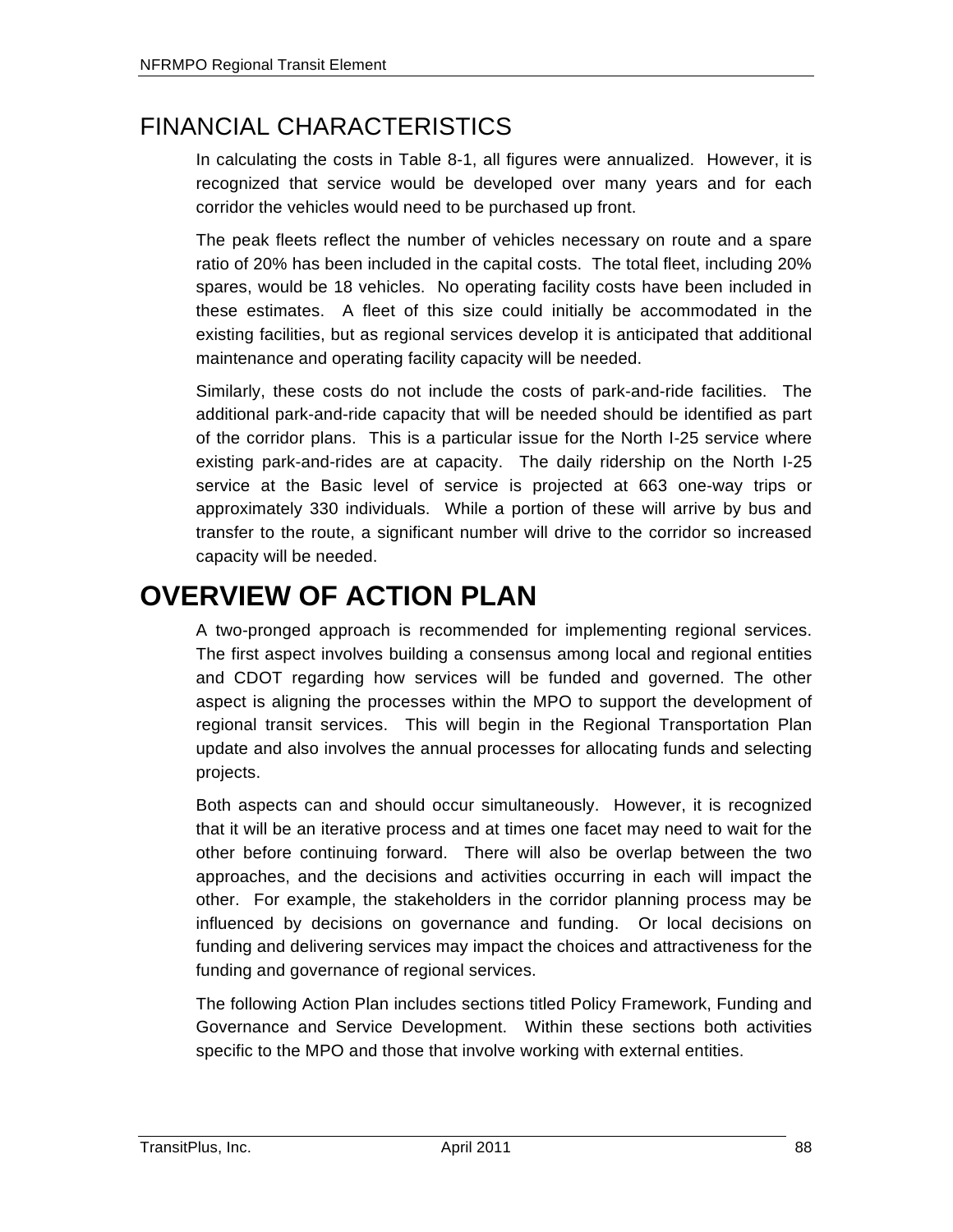## **POLICY FRAMEWORK**

The following statement of policy has been identified to guide the development of regional transit services:

*"The NFRMPO supports the development of regional transit services to provide alternatives to driving, especially for peak hour commute trips."*

A challenge in implementing regional transit services is that the current system for developing transit services is vested at the local level. The proposed regional services cross many jurisdictional lines and are part of both local plans and the North I-25 EIS. Colorado does not yet have a clear path for developing transit services in this situation. Both leadership and cooperation will be required to move forward and develop sustainable services.

Important activities for the Planning Council include:

- Setting a policy framework that includes all modes.
- Adopting policy positions on items such as funding or connectivity and supporting activities at all levels of government that promote these policy positions.
- Encouraging member agencies to work cooperatively with one another and with entities outside the NFRMPO boundaries to develop and fund regional transit services.
- Developing expertise at the Planning Council and staff levels to support the development of effective regional transit services.
- Providing community and public outreach activities to develop consensus around the evolving plans for regional transit services.

Some of these items reflect the MPO Value Statements. Others are explored in more detail in the remainder of this chapter.

### **GOVERNANCE AND FUNDING**

This is the area with the most questions that need to be answered. It will require the highest level of cooperation among entities and will provide a foundation for the development of all regional services. It will also likely take the longest to resolve and should be started first. Other activities can proceed apace as the governance and funding issues are worked through.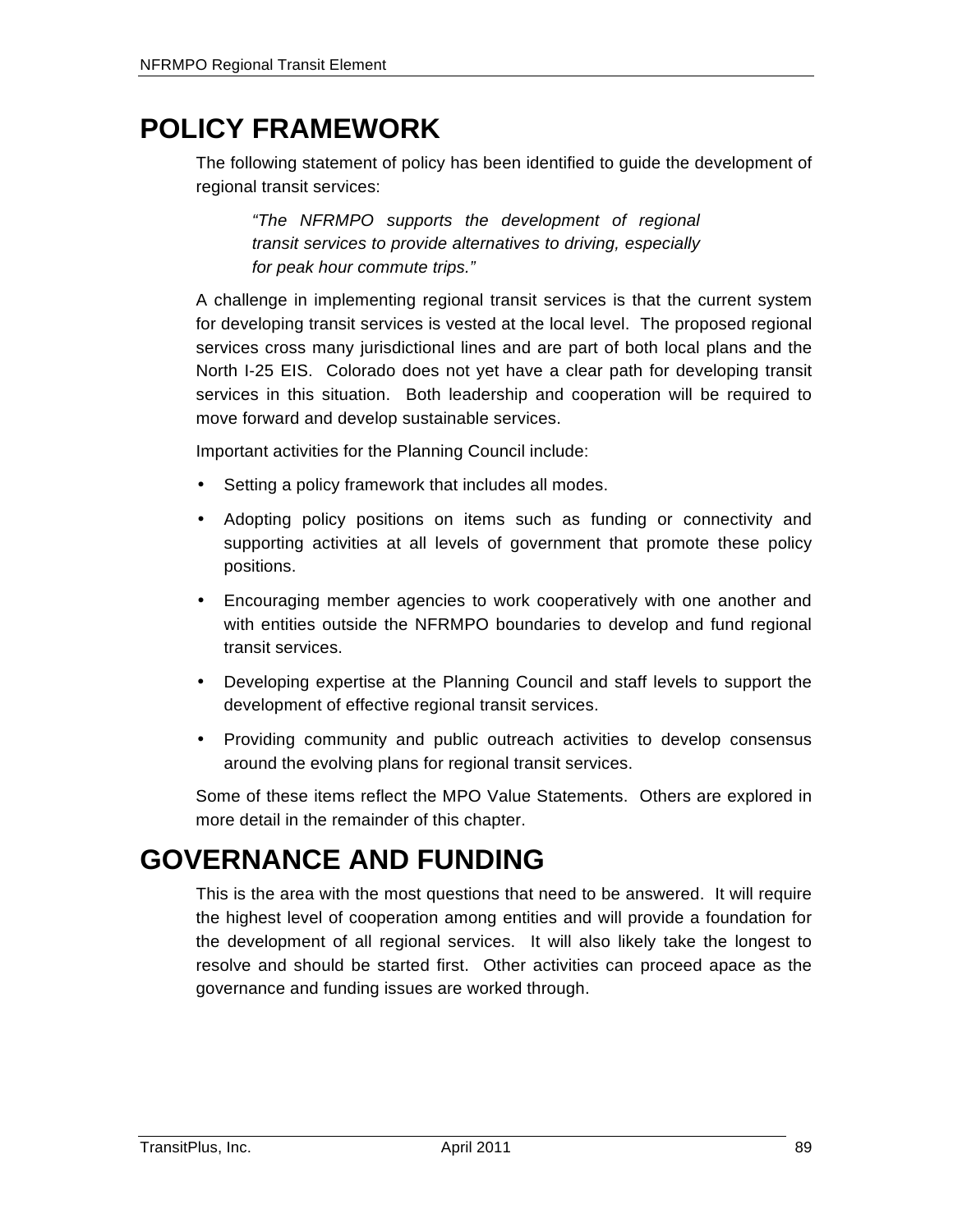#### KEY ISSUES

The following issues were identified in the development of this plan:

*Fund Sources and Availability*. What fund sources can be used for both operating and capital expenses? What flexibility in fund sources should be considered, especially understanding the high level of needs for all transportation modes? If additional local funding is required as the plan assumes, should this be considered simply on a local level, a regional level, or more broadly?

*Funding Responsibilities*. For services that are included in the North I-25 EIS, what is the funding responsibility of the State and of local governments?

*Balancing Local and Regional Funding*. At the local level, what balance of funding between local and regional feeder services is acceptable? At the state level, what balance needs to be considered between the North Front Range and Upper Front Range or modal priorities?

*Governance*. What governance structures should be considered for the nearterm and long term? What balance of control should there be for local and state governments?

*CDOT's Role in Regional Transit and Rail*. One governance option identified was for CDOT to operate regional services, keeping local connecting services under the venue of local agencies. This option needs to be vetted by CDOT and considered as to how it might play out on a statewide basis and for both transit and rail. Should it remain on the table or be taken out of discussion?

These are complex issues that require a broad range of stakeholders to participate. A local consensus is desirable, so the region can "speak with one voice". However, on issues as complex as these, there will need to be room for both majority and minority opinions.

At the same time as the NFRMPO Planning Council is addressing these items, other jurisdictions may be addressing similar issues. For example, CDOT is actively defining the roles and responsibilities of their new Transit and Rail Division. Local entities that operate transit services may pursue alternate governance and/or funding arrangements. All of these issues will be addressed in a time of considerable change.

Resolution of some issues may also require in-depth analysis or legislative action. If a particular topic was not addressed adequately in the Rail and Transit Governance Study, it is reasonable for CDOT to require additional analysis before committing to a position.

Remember also that resolution of these issue are in the hands of local and State governments. The MPO's role is a supporting one.

Following are recommended actions for the NFRMPO Planning Council: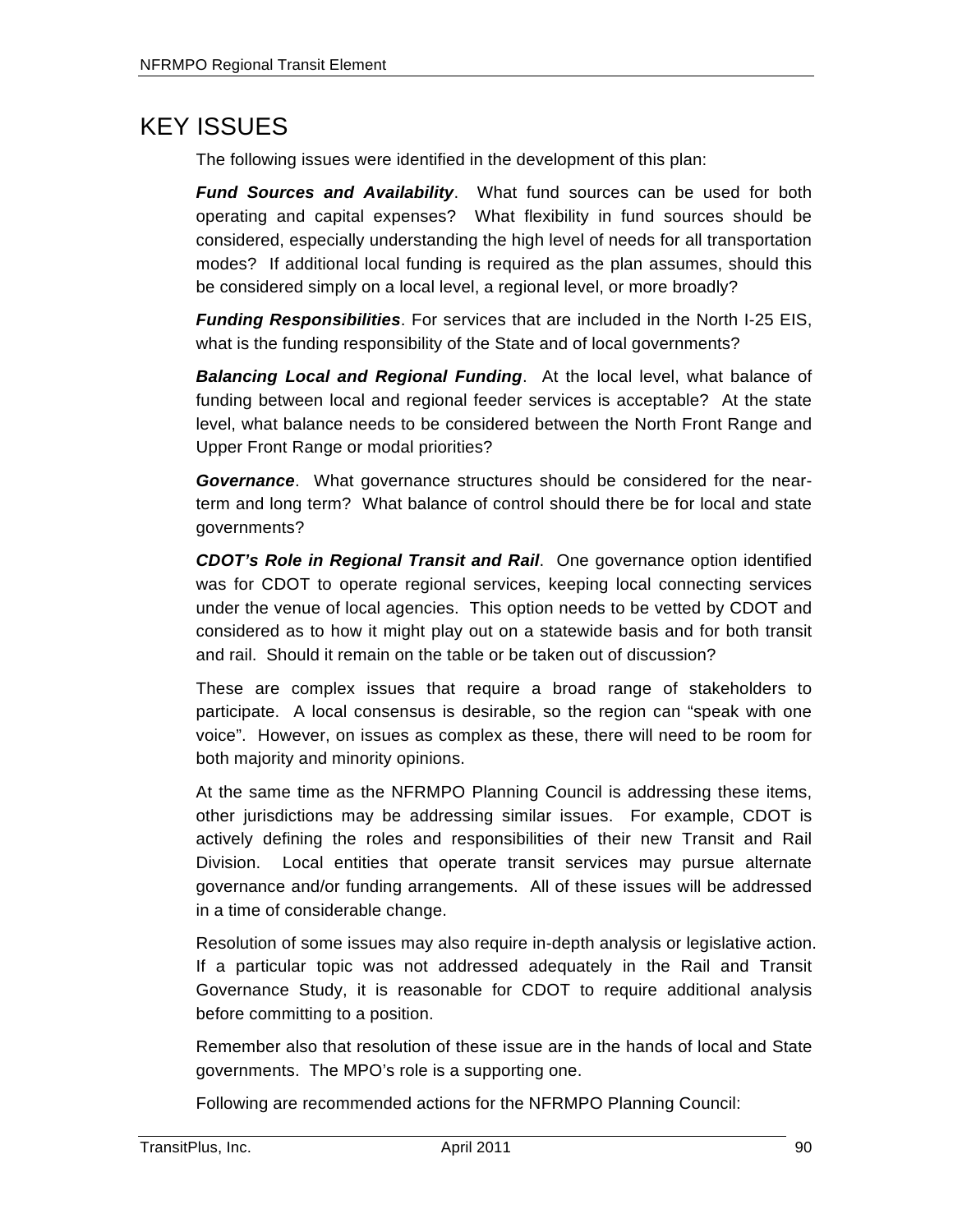- Send a letter to CDOT formally requesting that they address, in partnership with NFRMPO and other stakeholders, the issue of developing regional transit services in the North Front Range. This letter can be general and request preliminary meetings to determine how to jointly proceed to address these important issues. Alternately, it might be more specific and written after some preliminary discussions take place. A reasonable goal would be to have this topic addressed during the 2011- 2012 fiscal year.
- Establish an MPO process to involve local stakeholders in the development of regional services. This may include:
	- o Establish a standing committee of Planning Council members (3-5) to lead the development of regional transit services. An MPO staff member would be assigned to provide support.
	- o Determine how the region can be represented in discussions of governance and funding issues with CDOT and other regional entities. Consider identifying some manner of stable or rotating representatives who have the responsibility to report outcomes to the Planning Council members and to represent both majority and minority opinions and concerns. As the region moves through this process, it will be necessary for regular communication with all Planning Council members to build trust and a regional consensus. It is anticipated that Upper Front Range, DRCO, and RTD would also participate in such regional discussions with CDOT.
	- o Establish routine communications to involve local jurisdictions in the consensus-building process and to maintain a broad awareness of regional transit issues. Local jurisdictions are the ones that will make many of the funding and governance decisions. The MPO's role is to facilitate discussions and help build a consensus. These communications should be informative, making it easy for Planning Council representatives to keep their Council, Board, or Commission members current on activities. They should also provide an avenue for local entities to weigh in on current issues.

### FUNDING

Funding issues occur at local, regional, and state levels. They are intertwined with planning processes, local budgets, federal budgets, and State laws. There exists considerable uncertainty about the next Federal transportation legislation, how the economy will recover, and gas prices. This uncertainty makes this a good time to address the funding issues. When there is uncertainty there may be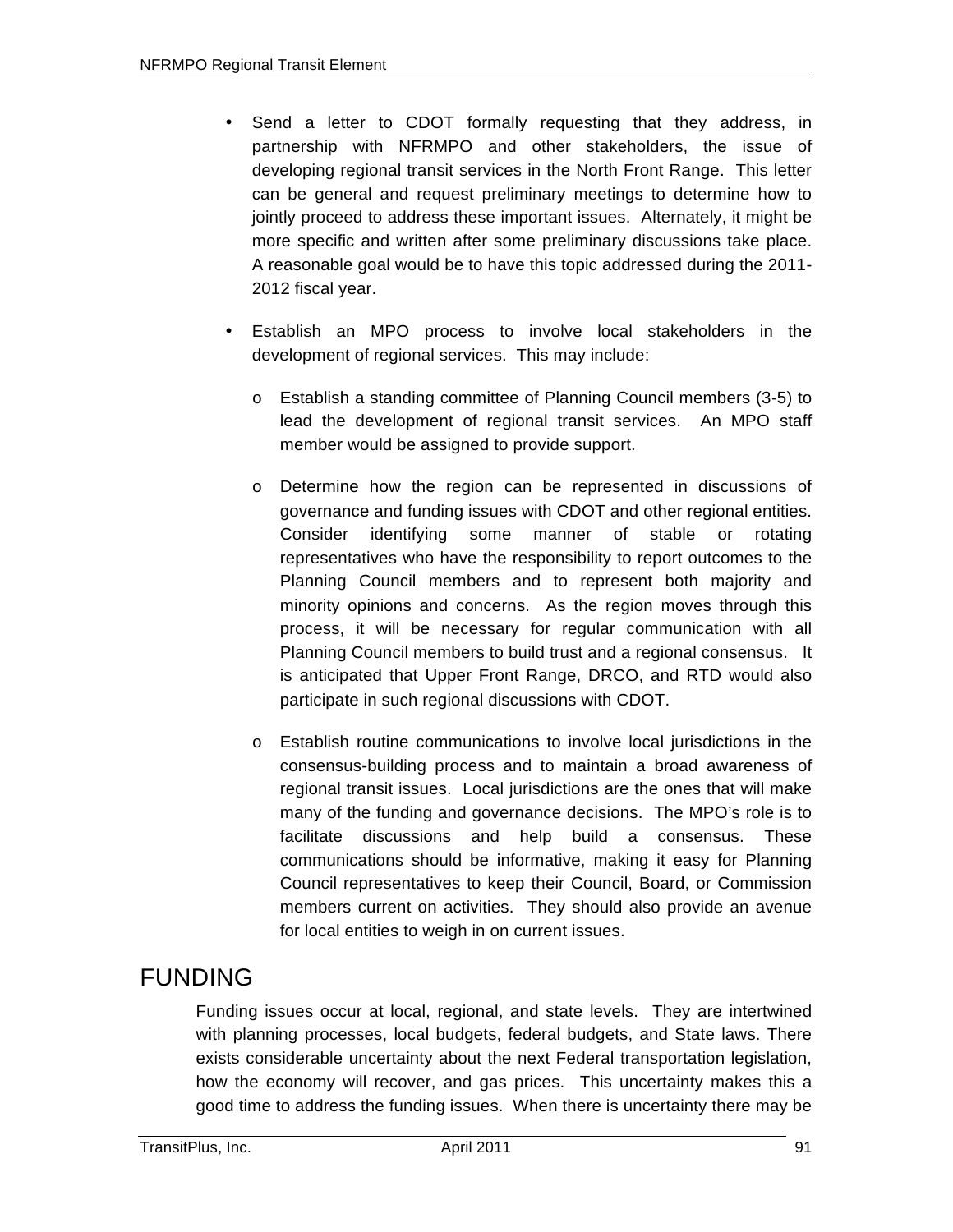openings for change that otherwise would not be considered. Also, it is an excellent time to develop a solid knowledge base about needs in local jurisdictions. Pursuing funding issues now will position local and regional entities so they are ready to act when new legislation is passed and the recession abates.

Some of the following actions can be carried out internally by the MPO while others require a cooperative effort with other stakeholders.

- Allocate federal funding garnered by regional services to support the maintenance and development of regional transit and TDM services. This will include operations as well as the administrative and overhead costs of the TDM and transit program.
	- o Request staff and member agencies (through TAC and TAG participation) to identify baseline numbers for the costs and revenues associated with current regional services. Develop a methodology, consistent across the vanpool and transit programs, to identify revenues specific to regional services as well as changes in revenue and expense levels. For both programs, the vehicle revenue and passenger miles will be key indicators for the Federal Section 5307 fund allocations.
	- o Identify issues related to a strong regional transit and vanpool program. Explore policy options to (a) strengthen the funding base for existing and proposed services and (b) allocate changes in revenues due to the operation of regional transit and vanpool services towards maintenance or expansion of these services.
- Work with CDOT to develop funding options for transit on State highways. These options need to recognize the role of the State in providing a multimodal transportation network as well as Colorado's system of local government funding for transit services. State funds should include operating and capital expenses.
- Adopt policy positions that support local, state, and federal initiatives providing for:
	- o Operating funds for transit services;
	- o Local and state match for operational costs; and
	- o Flexibility in using transportation funding to develop multi-modal transportation networks that respond to community priorities and needs.

These policy positions may then be used as a basis for taking a position on local, regional, State, or Federal legislative proposals.

• Work with local communities to develop and support finance options that recognize and allow for funding of regional services in addition to local transit services.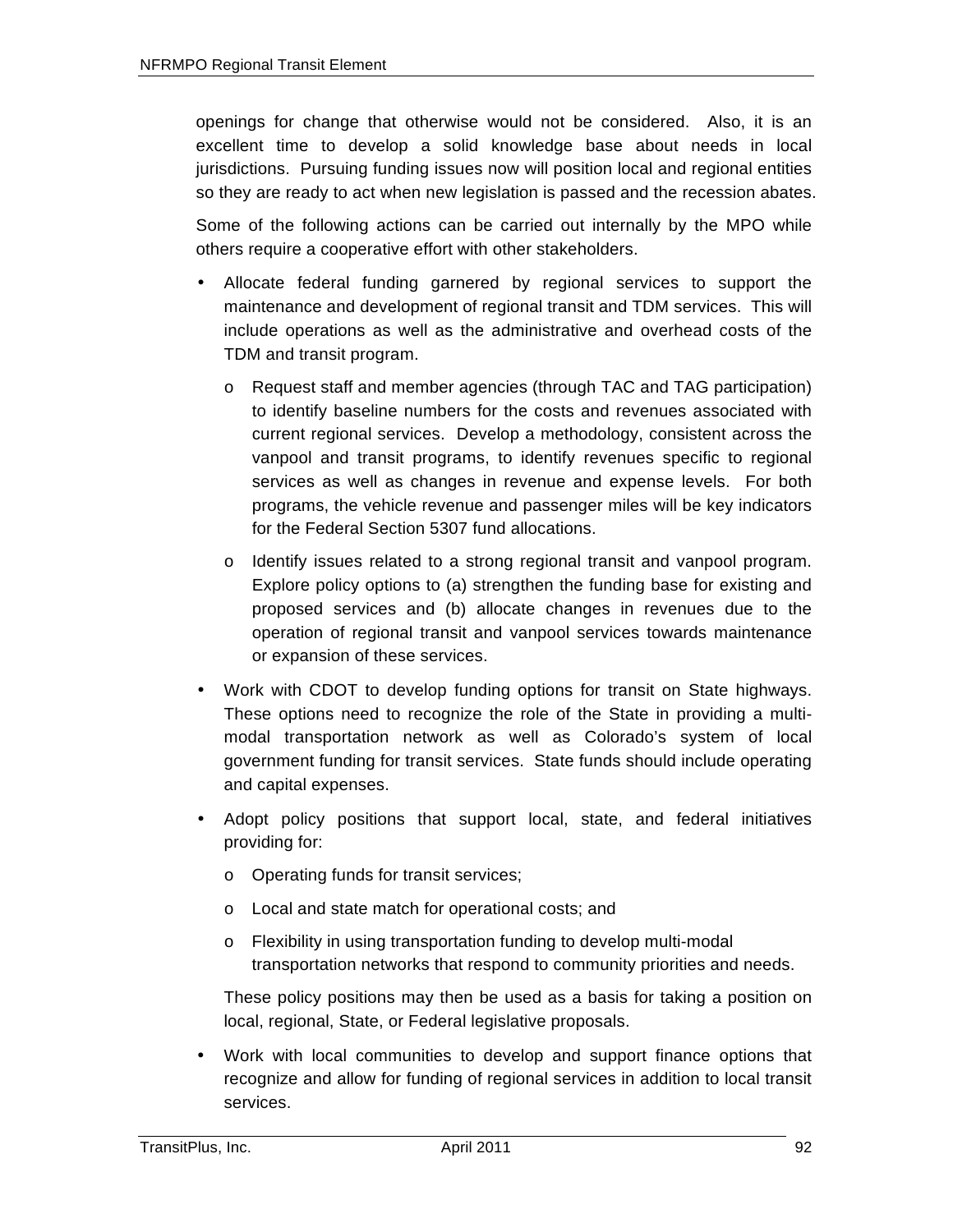o Work with local and regional providers to develop a fare structure for regional services that will be used on all regional corridors and will provide connectivity to at least one local transit system.

## **MONITORING AND PLANNING**

There are several levels at which the MPO can monitor the development of regional transit services and engage in activities that will move the organization towards a transportation network that is more balanced between modes.

At the most basic level, it is recommended the MPO staff report at least annually on progress made towards the development of regional transit services. Less formal reporting may occur more frequently.

- Annual progress reports should include identifying actions that have been completed, identifying any new issues or changed conditions, and updating objectives for the following one to three years. It is recommended that this be done in conjunction with the Congestion Management Plan to lead to a unified process for meeting overall goals.
- Tracking and reporting on progress should also be a part of communication with member agencies. The reporting should cover both activities accomplished by or concerns raised by member or stakeholder agencies.

The MPO also undertakes a range of planning and monitoring activities through its routine planning processes. As these are carried out or updated, it is recommended that the development of regional transit services be integrated within these processes.

### GOALS, OBJECTIVES, AND STRATEGIES

It is recommended that the MPO work towards the development of multi-modal goals and objectives. At present, the Regional Transportation Plan contains Value Statements and Propositions that provide an understanding of the role of the MPO in regional transportation issues, the importance of working in partnership and actively engaging the governing bodies of member entities, and some specific propositions regarding a vision of decreasing reliance on single occupant vehicles and increasing the availability and importance of transit and alternative modes.

The Congestion Management Plan includes goals and objectives that provide a useful framework for developing a multi-modal transportation network. The goals are:

- 1. Improve mobility.
- 2. Make the best use of existing transportation facilities.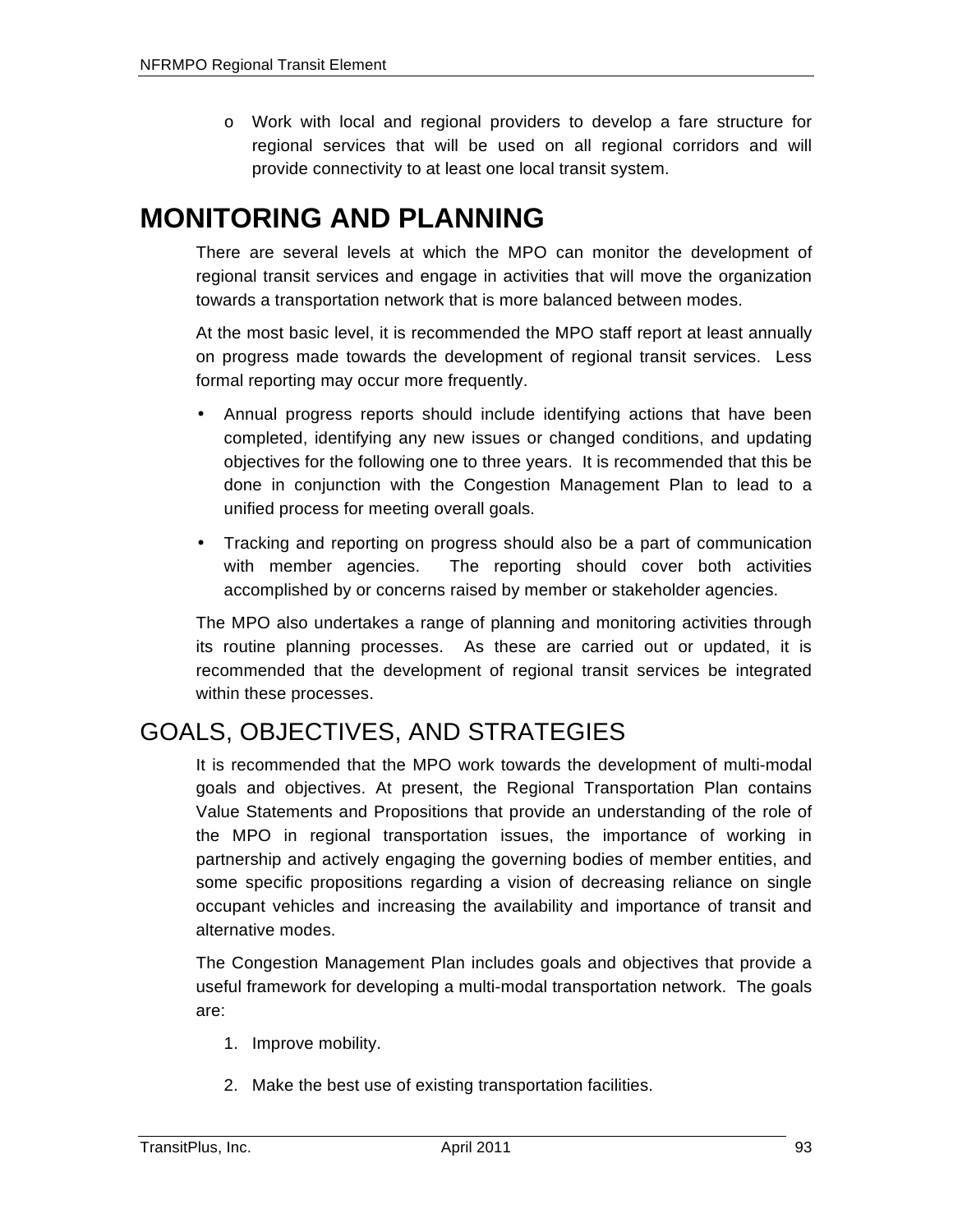- 3. Decrease reliance on Single Occupant Vehicles.
- 4. Promote efficient accessibility to the transportation system.
- 5. Minimize environmental impacts of the transportation system.

Objectives are included for each goal and these have a multi-modal perspective. While the Congestion Management Plan provides a useful framework, the goals, objectives, and menu of congestion mitigation strategies focus on *what* can be done but stops short of identifying *how* to achieve the future vision that includes an integrated network of regional transportation services. This gap is where the work needs to occur.

The Regional Transit Element does not include a set of goals and objectives. While this was discussed, the Steering Committee for the project instead requested multi-modal goals and objectives be developed as part of the MPO's ongoing planning activities.

The recommendation in the Regional Transit Element is that multi-modal actions and strategies be developed by the time the Congestion Management Plan is updated in 2012. The goals and objectives of the Congestion Management Plan provide an excellent framework. These actions and strategies should be specific and measurable, items that can be checked off as completed rather than concepts. This exercise should also work to bridge the differences in language and monitoring tools that may exist among different modes. Separate goalsetting processes and language have developed around each of the modal elements, but it is time to bring these together.

#### PLANNING

Through the North I-25 EIS process the region's citizens developed a clear vision of a future transportation network with regional transit services. However, many challenges exist to transforming this vision to reality. Addressing the outstanding issues and building a consensus on how to move forward rests solidly in the planning arena. The MPO's Planning Council can, however, serve a crucial leadership role in addressing the outstanding issues. A solid commitment and clear vision will be necessary to implement new regional transit services.

The MPO has responsibilities for planning and prioritizing projects and for programming funds. In this role the MPO can:

- Only support regional service projects that meet certain standards. Standards might include:
	- o A completed corridor plan showing the viability of planned services
	- o Funding that can sustain the service is in place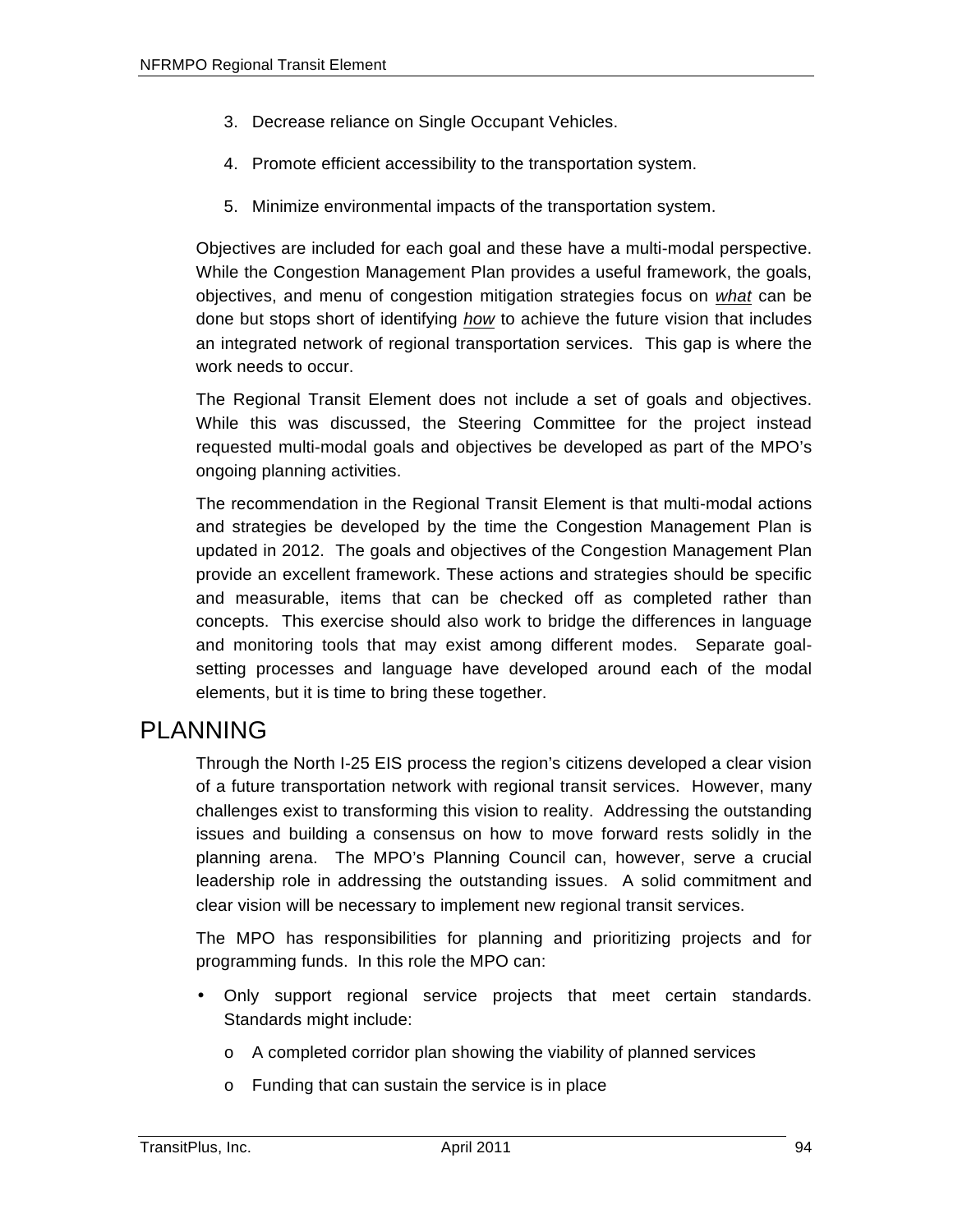• Make it a priority to develop regional transit services and complete the steps identified in the Regional Transit Element.

Another action the MPO can take is to consolidate and use resources towards the common goal of developing alternative transportation services. The Regional Transportation Plan recommends corridor studies for those corridors in which regional service will be established. The Transportation Demand Management Plan recommends comprehensive planning, data gathering, and monitoring activities. It is recommended that the two programs work together in this area, as the information needed for the Transportation Demand Management (TDM) activities supports the corridor plans, and the reciprocal is also true.

It is recommended that corridors be prioritized so that resources can be effectively targeted. For example, perhaps the I-25 corridor is selected as the first one for a comprehensive corridor study for developing regional transit services while the US 34 corridor is identified as being further out, with the emphasis on vanpools until such time as it is ready for more intensive transit services. In both cases, the TDM resources for data collection and monitoring and transit planning funds should reflect these priorities.

Recommended planning activities include:

- Establish corridor priorities for studies in each of the corridors in the regional transportation plan. From the data, the top priorities appear to be maintaining services in the Hwy 287 corridor and developing services in the North I-25 corridor.
	- o Program funding for corridor studies.
	- $\circ$  Identify how the development of regional transit services will support TDM activities and how TDM activities can support transit service development. Integrate this into the Unified Work Program.
- As project evaluation criteria are revised or developed for various funding sources and project selection activities, take into consideration the importance of developing regional transit services.
	- o Include in selection criteria for transit projects the degree to which the project supports the goals of the Regional Transit Element and the corridor priorities set by the MPO.

## **SUMMARY OF RECOMMENDED ACTIONS**

Table 8-2 identifies short term actions recommended for the development of regional transit services. These are the precursors to actually establishing service in any of the regional corridors. It is anticipated that it will take at least three years to establish service in a new corridor once the financial and institutional issues are addressed. The three-year estimate allows time for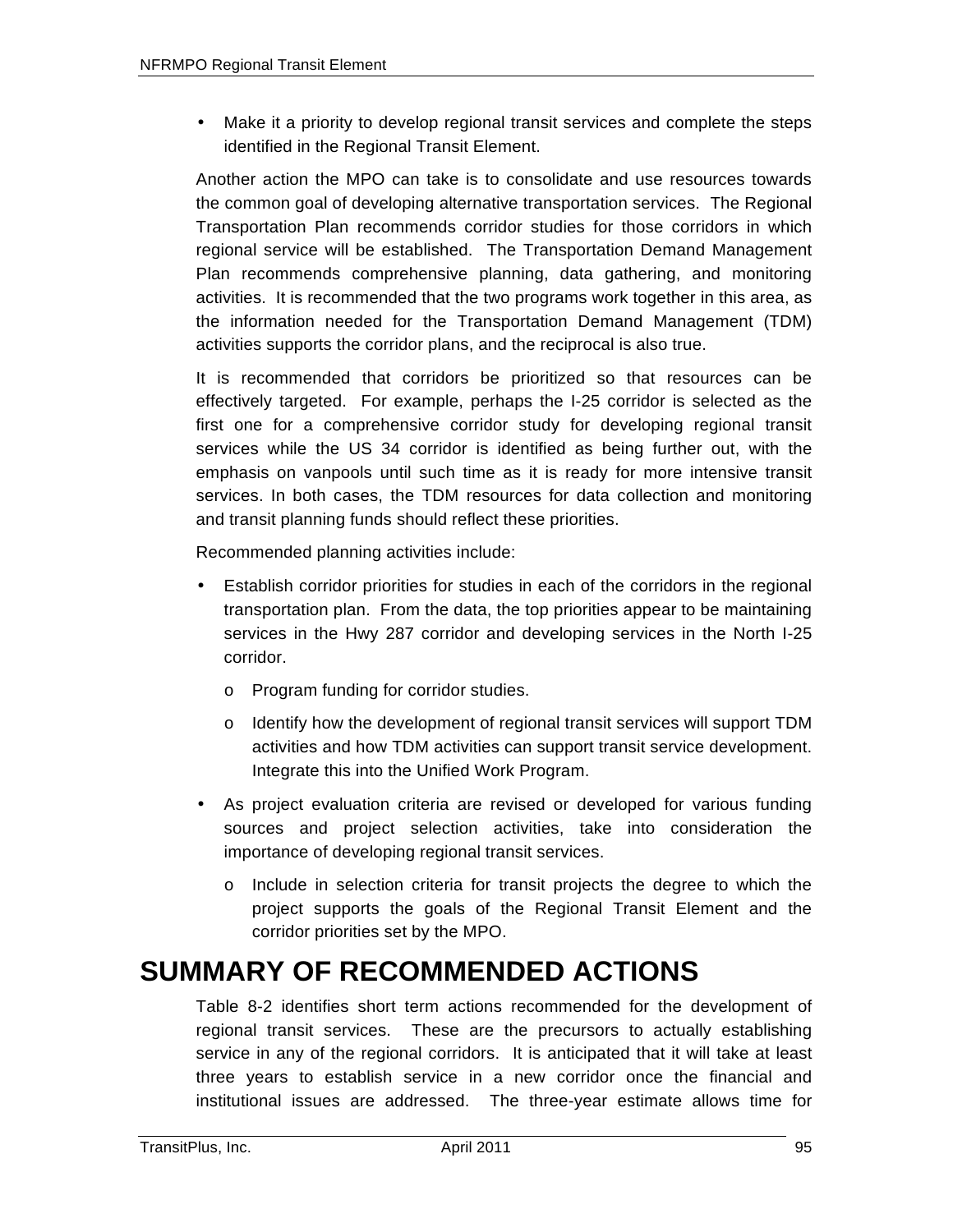programming the project, budgeting funds, acquiring equipment, and implementing service.

The initial steps forward of working with CDOT to address the financial and governance issues surrounding the development of services in the North I-25 EIS will provide a foundation for most other activities. While the MPO can and should move forward with those items under their control, implementation of the preferred alternative will not occur until the financial and governance issues are resolved. The process of reaching a satisfactory arrangement between CDOT and local governments could take from one to three years, depending on whether additional study is required. If legislative or voter approval is needed to put the agreed-upon actions in place, more time could be required.

#### **Table 8-2: Summary of Recommended Actions**

| <b>Action</b>                                                                                                                                                                                             | <b>Timeframe</b> | <b>Responsibility</b>                       |
|-----------------------------------------------------------------------------------------------------------------------------------------------------------------------------------------------------------|------------------|---------------------------------------------|
| Send letter to CDOT requesting financial and<br>governance issues surrounding development of<br>North I-25 EIS services be addressed jointly                                                              | June, 2011       | <b>Planning Council</b>                     |
| Work actively with CDOT and other stakeholders to<br>address governance and funding issues                                                                                                                | FY 2011-2012     | Standing<br>Committee                       |
| Establish MPO process for involving stakeholders<br>in development of regional transit<br>• Standing committee with staff support<br>• Representation in regional discussions<br>• Communication channels | 2011             | <b>Planning Council</b>                     |
| Allocate FTA 5307 funds generated through the<br>operation of expanded Flex service into a pool to<br>maintain or expand future Flex service.                                                             | FY 2011-2012     | MPO Staff lead;<br>TAG recommend-<br>dation |
| Adopt policy positions that support local, state,<br>and federal initiatives that help to build funding<br>options for regional transit services.                                                         | FY 2011-2012     | <b>Planning Council</b>                     |
| Support local finance options that recognize<br>and allow for funding of regional services.<br>• Actively work to develop sustainable funding<br>to maintain the Highway 287 Flex route.                  | Ongoing          | <b>Planning Council</b>                     |
| Work with local providers to develop a regional fare<br>structure to provide distance-based fares and<br>seamless transfers between systems                                                               | FY 2012-2013     | MPO staff lead                              |
| Establish multimodal actions and strategies as part<br>of 2012 Congestion Management Plan update                                                                                                          | 2012             | MPO staff lead                              |
| Establish corridor priorities<br>• Program funding for corridor studies<br>• Align resources for regional transit service<br>development and TDM activities                                               | 2012             | <b>Planning Council</b>                     |
| Include development of regional transit services as                                                                                                                                                       | Ongoing          | <b>Planning Council</b>                     |